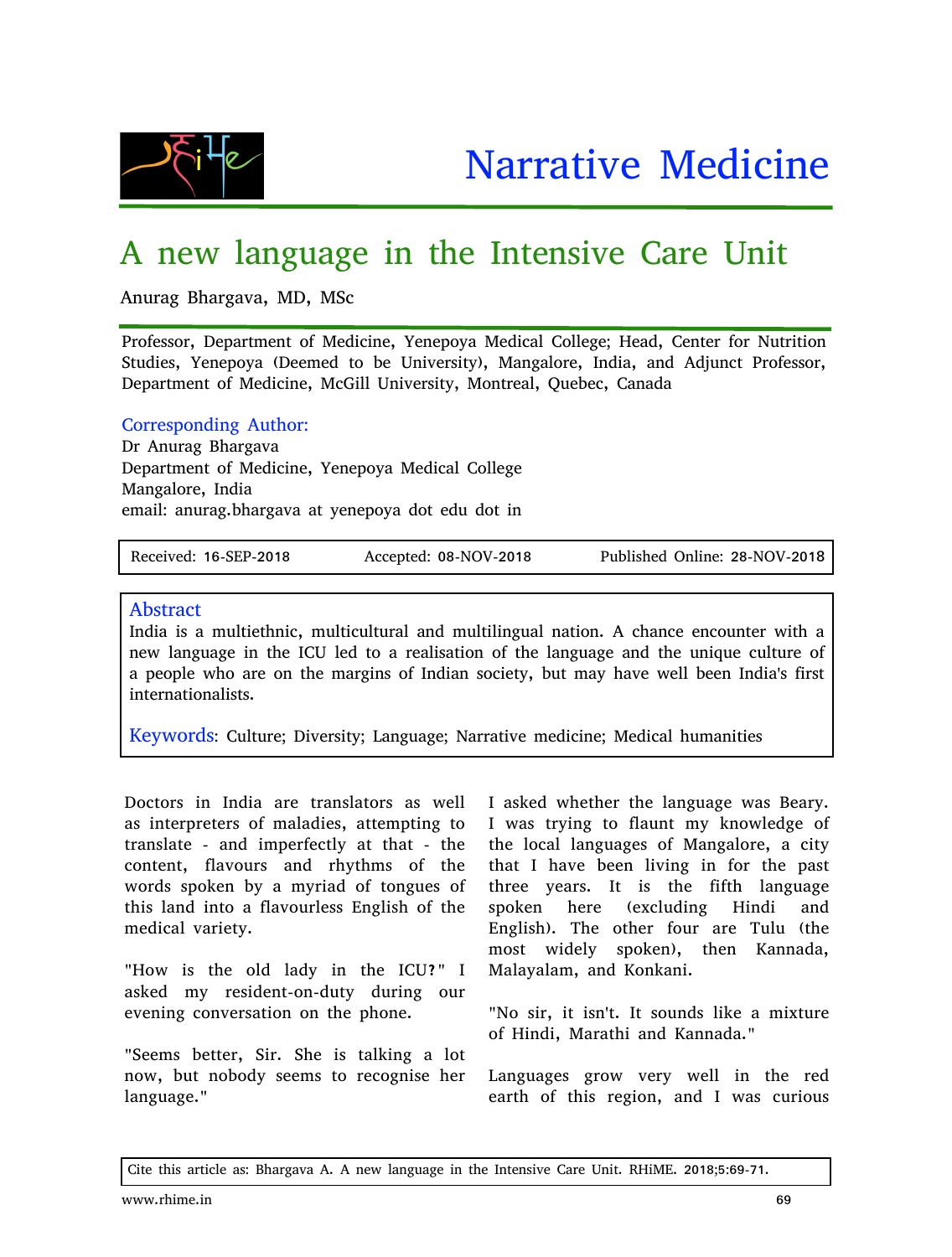and excited to know what this new linguistic gem was.

The next day, therefore, I approached our lady in the ICU with more than the usual interest. The family waiting outside explained that this was her first ever admission to a hospital. She looked quite fit at 85-years of age, had the regal bearing of a matriarch, a ruddy complexion which spoke of years of hard work in the sun, and despite her illness (an acute coronary syndrome), had a cheery demeanour. Her hands were richly tattooed, tell-tale marks of a different culture, and everything about her spoke of a different genealogy.

I spoke to her in my broken Kannada, but her responses were in a tongue which, though it included Kannada, went bewilderingly beyond it. There were even strains of Marwari in her dialogue. I gave up trying to figure out this addition to the tower of Babel in Mangalore, and asked her what the name of her language was.

"Lambani," she responded.

The smart people with their smartphones swung into action and in a millisecond, the mystery was solved. The lady was identified as being from the Lambadi tribe, which corresponds to the Banjaras of yore. The origins of the Banjaras are traced to the region of Western Rajasthan extending up to Afghanistan. Once a nomadic community, they were possibly the original salt traders of India, but now are settling down into sedentary occupations like farming. They are, however, still marginalised.

The patient's language was a real potpourri, and fun to listen to. The Lambani language has more names than any language I know of, of which Banjari and Goar-boli are prominent. Lambani does not figure in the list of 22 scheduled languages in the Eighth schedule of the Constitution, but does so in the hundreds of "others" so lovingly and painstakingly documented in the People's Linguistic Survey of India by Dr. Ganesh Devy and his team.[1]

Lambani has approximately 4.2 million speakers. Lacking a script of its own, it is written in a variety of scripts according to the dialect specific to the region where the Lambadi people live – Devnagari, Kannada, Telugu. What could be better for a national language, than to be widely spoken with different dialects and to be written in different scripts?

The Lambadis are a multi-lingual people, as was evident in my patient's attempts to engage with me in Hindi and with my residents in Kannada. They have an eclectic choice of gods and saints too, ranging from Tirupati Balaji, Guru Nanak, and an 18th century saint, Sant Sevalal, born in Karnataka. They are related also to India's first internationalists, the Romani people. The connections which were suspected on the basis of commonality of language and culture have now been established by studies which show that genetic material in the Y-chromosomes and in the mitochondria of Romani people bear imprints unique to South Asian ancestry.[2] Our patient could just as well have been a Roma woman lying in an ICU in Romania.

Closer home, she reminded me of the Rabari women of Gujarat whom I remember for their striking dresses with the mirror work and embroidery, their jewellery, and their carefree attitude. Lambadi women are skilled at embroidery too, with a distinctive style which uses mirrors and shells.